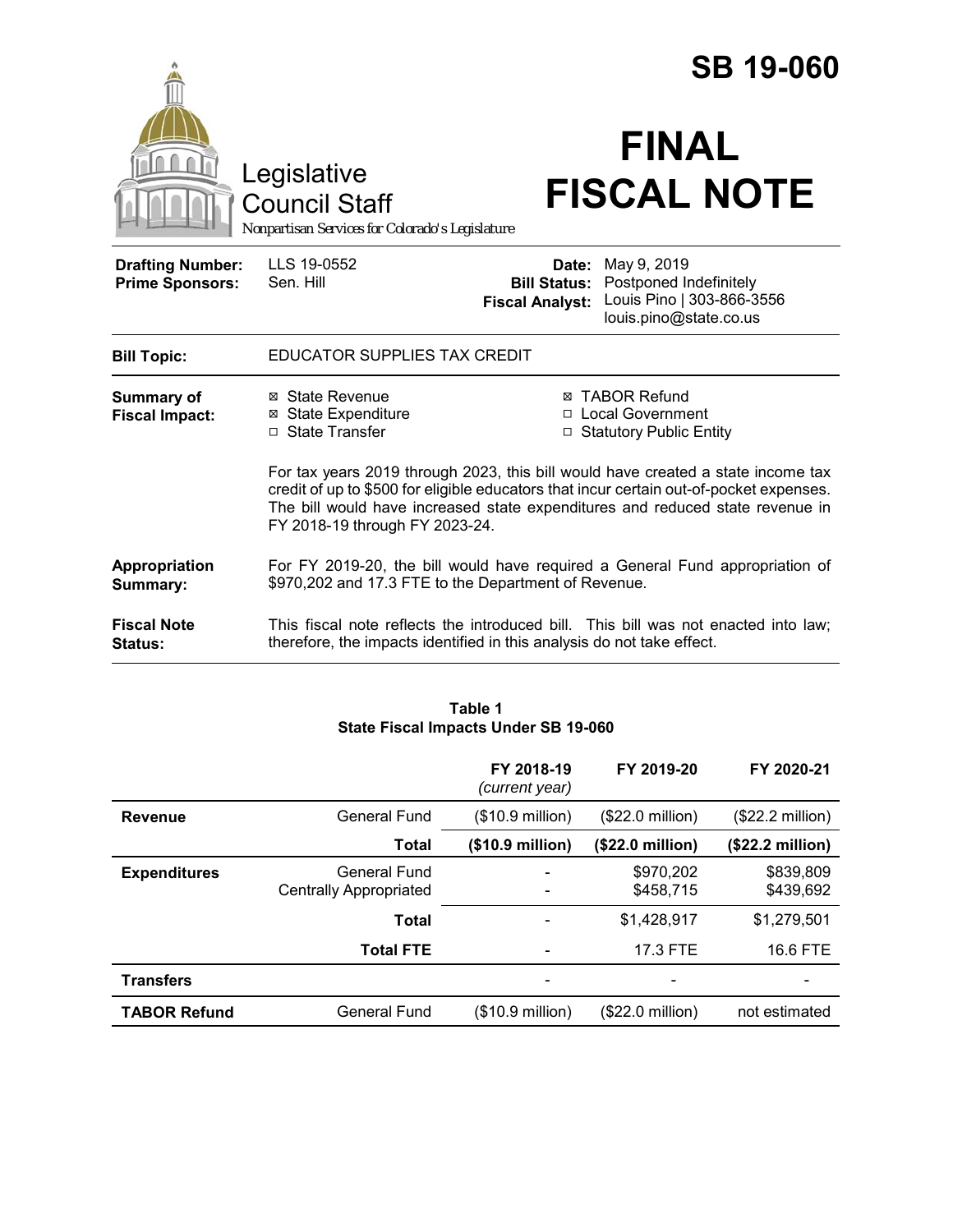May 9, 2019

### **Summary of Legislation**

For tax years 2019 through 2023, the bill creates a state income tax credit of up to \$500 for eligible educators that incur certain out of-pocket expenses for educating kindergarten through twelfth grade students in Colorado.

The credit amount is equal to the educator's qualifying expenses in excess of \$250 but not exceeding \$750. The bill ties the definition of an eligible educator and qualified expenses to the federal educator expense deduction. The tax credit is refundable, meaning if the amount exceeds the taxpayer's state income tax liability, the balance is refunded to the taxpayer.

# **State Revenue**

The bill is expected to decrease General Fund revenue by \$10.9 million in the current FY 2018-19 (half-year impact). Full-year revenue reductions of up to \$22.6 million will continue each year through FY 2022-23, with a half-year impact of \$11.4 million in FY 2023-24, when the credit is repealed. The bill reduces individual income tax revenue, which is subject to TABOR.

**Assumptions.** In FY 2017-18, there were approximately 64,000 instructional support staff, principals, and teachers in Colorado's public schools. In 2016, about 59,540 Colorado taxpayers claimed the federal educator expense deduction, at an average of \$249.33 per taxpayer. The maximum federal tax deduction a qualified educator may claim is \$250 each year.

The fiscal note assumes the taxpayer population eligible for this credit will grow by 1 percent each year from 2016 until tax year 2023. Data from the Bureau of Labor Statistics estimates the number of teachers will increase on average by 1 percent each year until 2026. Beginning in tax year 2019, the first tax year the credit is available under the bill, the fiscal note assumes 95 percent (58,277) of qualified taxpayers will spend more than \$250 on educator expenses. Of these, half will spend up to \$500 in qualified expenses, generating a refundable tax credit of \$250 per taxpayer. The remaining taxpayers will expend at least \$750, qualifying for a \$500 refundable credit. Data from the U.S. Department of Education shows, on average, teachers spent about \$479 of their own money on classroom supplies without reimbursement in 2015.

If the refundable income tax credit creates an incentive for more qualified taxpayers to purchase classroom supplies or if a larger number of taxpayers spend more than the \$250 assumed under this fiscal note, the revenue impact of the bill will be higher than estimated.

# **State Expenditures**

The bill will increase General Fund expenditures by \$1.4 million and 17.3 FTE in FY 2019-20 and by \$1.3 million and 16.6 FTE in FY 2020-21 through FY 2023-24. The income tax credit is not available after tax year 2024. Expenditures are summarized in Table 2 and detailed below.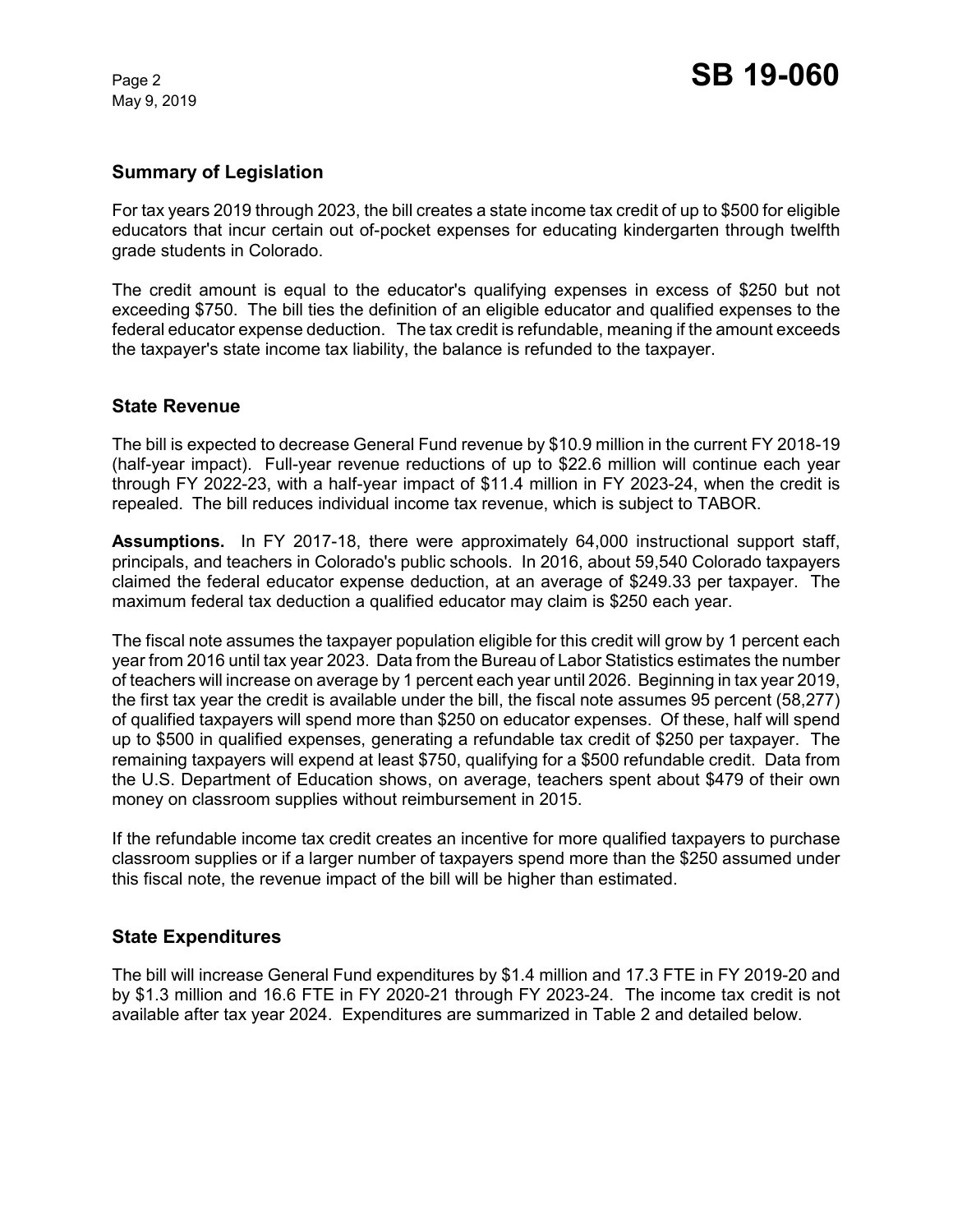|                               | FY 2018-19 | FY 2019-20      | FY 2020-21      |
|-------------------------------|------------|-----------------|-----------------|
| <b>Department of Revenue</b>  |            |                 |                 |
| <b>Personal Services</b>      |            | \$862,735       | \$822,759       |
| Operating and Capital Outlay  |            | \$98,477        | \$15,770        |
| <b>Computer Programming</b>   |            | \$6,590         | \$1,280         |
| Document Management           |            | \$2,400         |                 |
| Centrally Appropriated Costs* |            | \$458,715       | \$439,692       |
| FTE - Personal Services       |            | 17.3 FTE        | 16.6 FTE        |
| <b>Total Cost</b>             |            | \$1,428,917     | \$1,279,501     |
| <b>Total FTE</b>              |            | <b>17.3 FTE</b> | <b>16.6 FTE</b> |

**Table 2 Expenditures Under SB 19-060**

 *\* Centrally appropriated costs are not included in the bill's appropriation.*

**Tax administration.** The Department of Revenue will require resources to process income tax credits claimed under the bill. Expenditures assume that 100 percent of claimed credits will be reviewed, consistent with current department policy. In general, refundable income tax credits have a higher rate of fraud and require additional documentation and review. All expenditures for FY 2020-21 are for ongoing tax credit administration and continue through FY 2023-24. The majority of the expenditure increase is attributable to staffing in the Taxpayer Service Division to review tax credits claimed, identify and address taxpayer errors, and manage call and correspondence volume associated with the new tax credit. For FY 2019-20, estimated personnel costs assume a January 1, 2020, start date to administer tax credits claimed on 2019 tax forms.

**Computer programing.** This bill requires changes to the department's GenTax software system. Changes are programmed by a contractor at a rate of \$250 per hour. The changes will increase General Fund expenditures by \$2,750, representing 11 hours of programming. All GenTax programming changes are tested by the department. Testing will require contract personnel totaling \$3,840, representing 160 hours at a rate of \$24 per hour.

For FY 2019-20 only, the bill requires changes to two tax forms at a cost of \$1,200 per form. Expenditures for form changes occur in the Department of Personnel and Administration using reappropriated Department of Revenue funds.

**TABOR refunds.** The bill is expected to decrease state General Fund obligations for TABOR refunds by \$10.9 million for the current FY 2018-19 and \$22.0 million for FY 2019-20. Under current law and the December 2018 forecast, the bill will correspondingly reduce the amount refunded to taxpayers via sales tax refunds on income tax returns for tax years 2019 and 2020, respectively. The state is not expected to collect a TABOR surplus in FY 2020-21. A forecast of state revenue subject to TABOR is not available beyond FY 2020-21.

**Centrally appropriated costs.** Pursuant to a Joint Budget Committee policy, certain costs associated with this bill are addressed through the annual budget process and centrally appropriated in the Long Bill or supplemental appropriations bills, rather than in this bill. These costs, which include employee insurance and supplemental employee retirement payments, are estimated to be \$458,718 in FY 2018-16, \$439,692 in FY 2020-21, and \$330,015 in FY 2021-22.